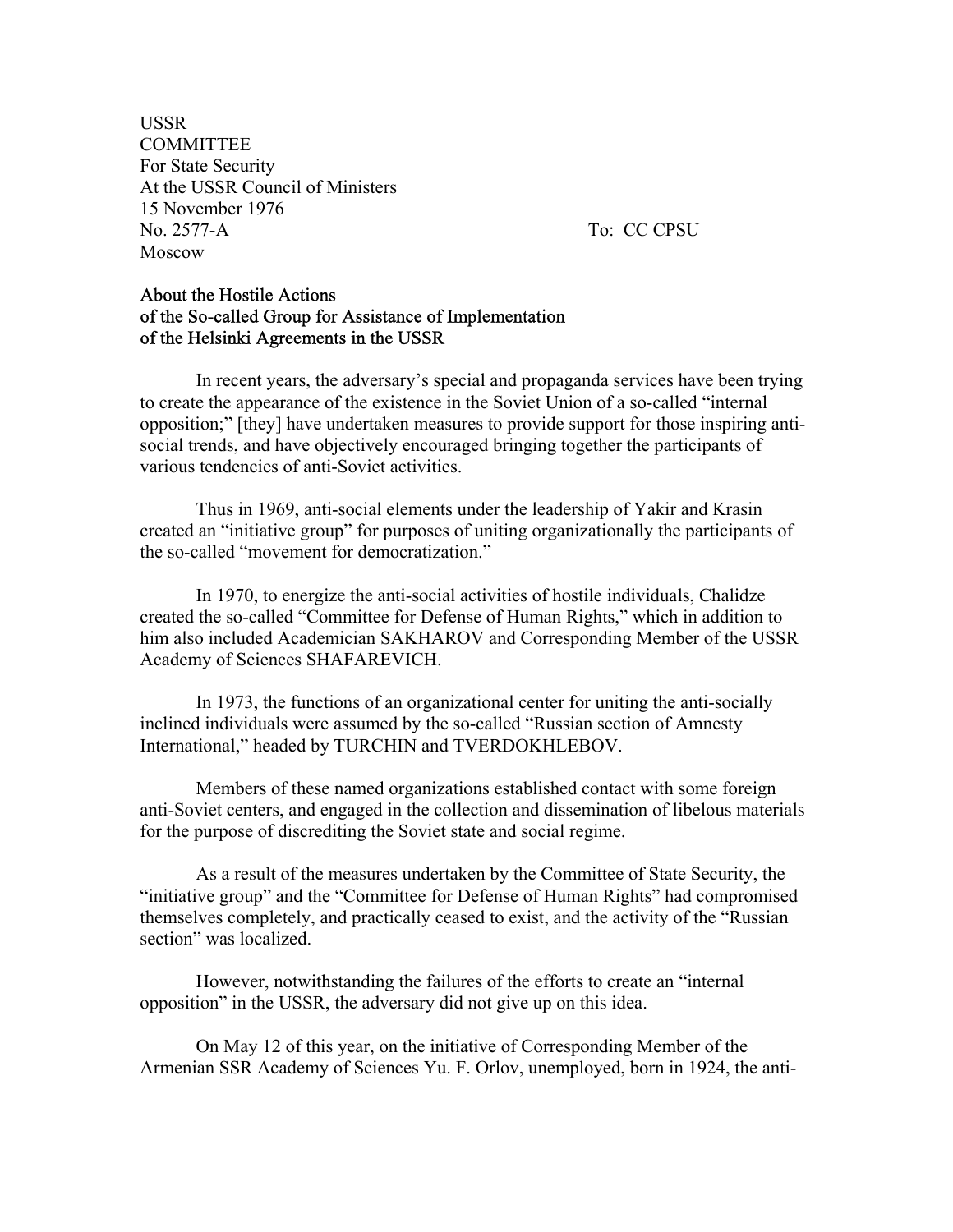social elements announced the creation of a "Group for Assistance of Implementation of the Helsinki Agreements in the USSR"

The following individuals are members of this "group:" A. I. Ginzburg, repeatedly tried for criminal activities, born in 1936, Jewish, unemployed; P. G. Grigorenko, born in 1907, Ukrainian, pensioner; professional criminal A. T. MARCHENKO, born in 1938, Russian, serving his exile term in the Irkutsk oblast; Jewish extremists V. A. Rubin, born in 1913, Jewish, emigrated to Israel; A. D. SHCHARANSKY, born in 1948, Jewish, unemployed; and V. S. SLEPAK, born in 1927, Jewish, unemployed; participants in various hostile actions: SAKHAROV's wife E. G. BONNER, born in 1922, Jewish, pensioner, M. S. BERNSHTAM, born in 1949, Jewish, emigrated to Israel, M. N. LANDA, born in 1918, Jewish, pensioner, L. M. ALEXEEVA, born in 1927, Russian, unemployed, and A. A. KORCHAK, born in 1922, Ukrainian, employee of the Institute of Earth Magnetism of the Ionosphere and Dispersal of Radio Waves of the USSR Academy of Sciences.

With the creation of this group, the individuals named above are pursuing the subversive goal of placing in doubt the sincerity of the USSR's efforts in implementing the statutes of the Final Act of the Conference for Security and Cooperation in Europe, and thus to put pressure on the government of the Soviet Union on the issues of implementation of the Helsinki Accords, primarily those of the "Third Basket."

Members of the "group" collect information about cases of alleged violations of the Final Act by the Soviet government, and in particular about "violations of the basic rights of Soviet citizens," "persecution for dissent," and so on.

They use various channels to pass the information collected on these issues to the governments of the countries who signed the Final Act. According to the original idea of the "group" members, in special cases they would appeal to those countries with requests to create an international commission to investigate the circumstances of the case. At the same time, the "group" counts on the pressure of public opinion in the West on the Soviet government, and is not trying, according to ORLOV, to "look for support among the [Soviet] people."

The anti-social elements have put forth appeals to the heads of states who took part in the Helsinki Conference to establish similar informal control groups, which could subsequently be united in an international committee in their countries.

During the period of its existence, the "group" has undertaken a number of efforts to obtain formal recognition by the U.S. state organs. Thus, ORLOV, in his conversation with First Secretary of the Political Department of the U.S. Embassy in Moscow RICHARD COMBS, insisted that the U.S. State Department should give official recognition to the "group," and that the Americans should use the information passed to them by the "group" at the level of governments and heads of states, including at the forthcoming conference in Belgrade.